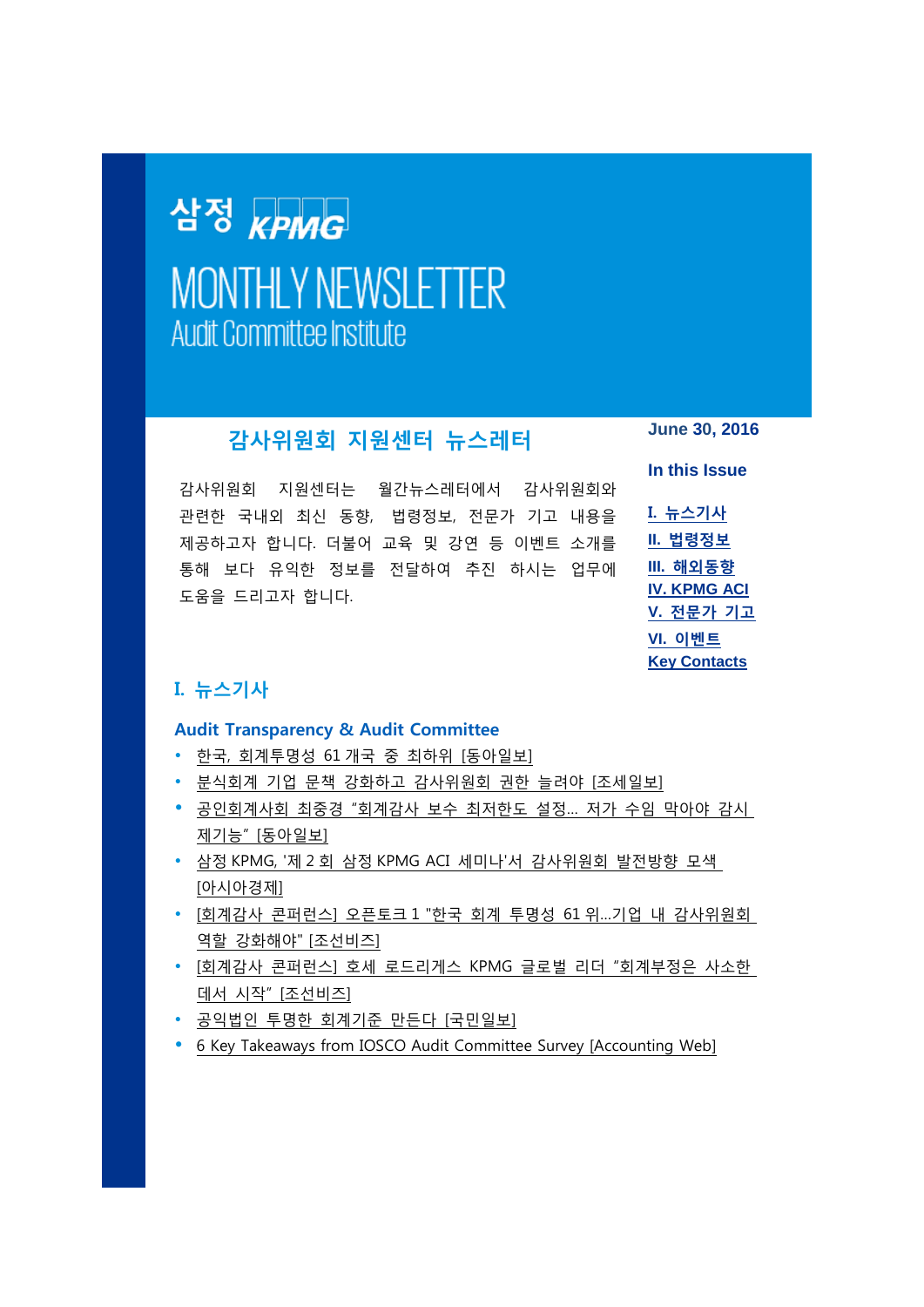#### **Importance of Information Protection**

- [Cyber-security due diligence: a new imperative](http://www.kr.kpmg.com/files/filedown.asp?fm=Cyber-security_due_diligence.pdf) [Compliance Week]
- [Sharpening the Board's Role in Cyber-Risk Oversight \[Wall Street Journal\]](http://www.kr.kpmg.com/files/filedown.asp?fm=Board_Role_in_Cyber-Risk_Oversight.pdf)
- [The EU's GDPR and its Impact on Multinational Employers \[Corporate Compliance](http://corporatecomplianceinsights.com/eus-gdpr-impact-multinationals/)  [Insights\]](http://corporatecomplianceinsights.com/eus-gdpr-impact-multinationals/)
- [Data Localization Takes Off as Regulation Uncertainty Continues \[Wall Street](http://www.kr.kpmg.com/files/filedown.asp?fm=Data_Localization_Takes_Off.pdf)  [Journal\]](http://www.kr.kpmg.com/files/filedown.asp?fm=Data_Localization_Takes_Off.pdf)

#### **Enhance Internal Control**

- 은행, 분식회계 적발시스템 공동 마련 [[파이낸셜뉴스](http://www.fnnews.com/news/201606261720111655)]
- 금투협, 투자자문사 내부통제 과정 개설 [[한국금융신문](http://www.fntimes.com/paper/view.aspx?num=156531)]
- [How CCOs went from a board-level afterthought to a strategic partner](http://www.kr.kpmg.com/files/filedown.asp?fm=How_CCOs_become_a_strategic_partner.pdf) [\[Compliance Week\]](http://www.kr.kpmg.com/files/filedown.asp?fm=How_CCOs_become_a_strategic_partner.pdf)
- [Defining compliance program effectiveness \[Compliance Week\]](http://www.kr.kpmg.com/files/filedown.asp?fm=Defining_compliance_program_effectiveness.pdf)

[Back to top](#page-0-1)

#### <span id="page-1-0"></span>**II. 법령정보**

#### **외감법 전부개정안 [규제개혁위원회](http://www.kr.kpmg.com/files/filedown.asp?fm=20160613_FSC_Audit_Transparency_Legal_Amendment.pdf) 재심사 통과**

- **개정 내용**:
	- 회계법인의 감사품질 관리강화
		- 회계법인의 적정한 감사시스템을 규정하는 '품질관리기준'의 법적 근거를 마련하고 회계법인에 준수의무 부과
		- ▶ 동 기준에 따라 회계법인의 감사품질 관리수준을 주기적으로 평가하고 미흡사항 개선권고 미이행시 외부 공표
	- 회계법인의 독립성 확보
		- 외부감사인 선임권한을 회사 경영진이 아닌 감사 또는 감사위원회로 이관
		- 회사가 회계법인 등 감사인에게 재무제표 대리작성을 요구하는 행위를 금지하고 위반시 제재
	- 분식회계에 대한 감독 및 제재 강화
		- 유한회사를 외감법상 외부감사 대상에 포함
		- 회계법인 대표이사 제재안 도입
		- 외감법상 분식회계 회사에 대한 과징금 규정(분식금액의 10%, 최대 20 억원) 신설
- **진행상황**:

입법절차(법제처, 차관․국무회의)를 거쳐 금년 9 월경 국회제출 예정

[Back to top](#page-0-1)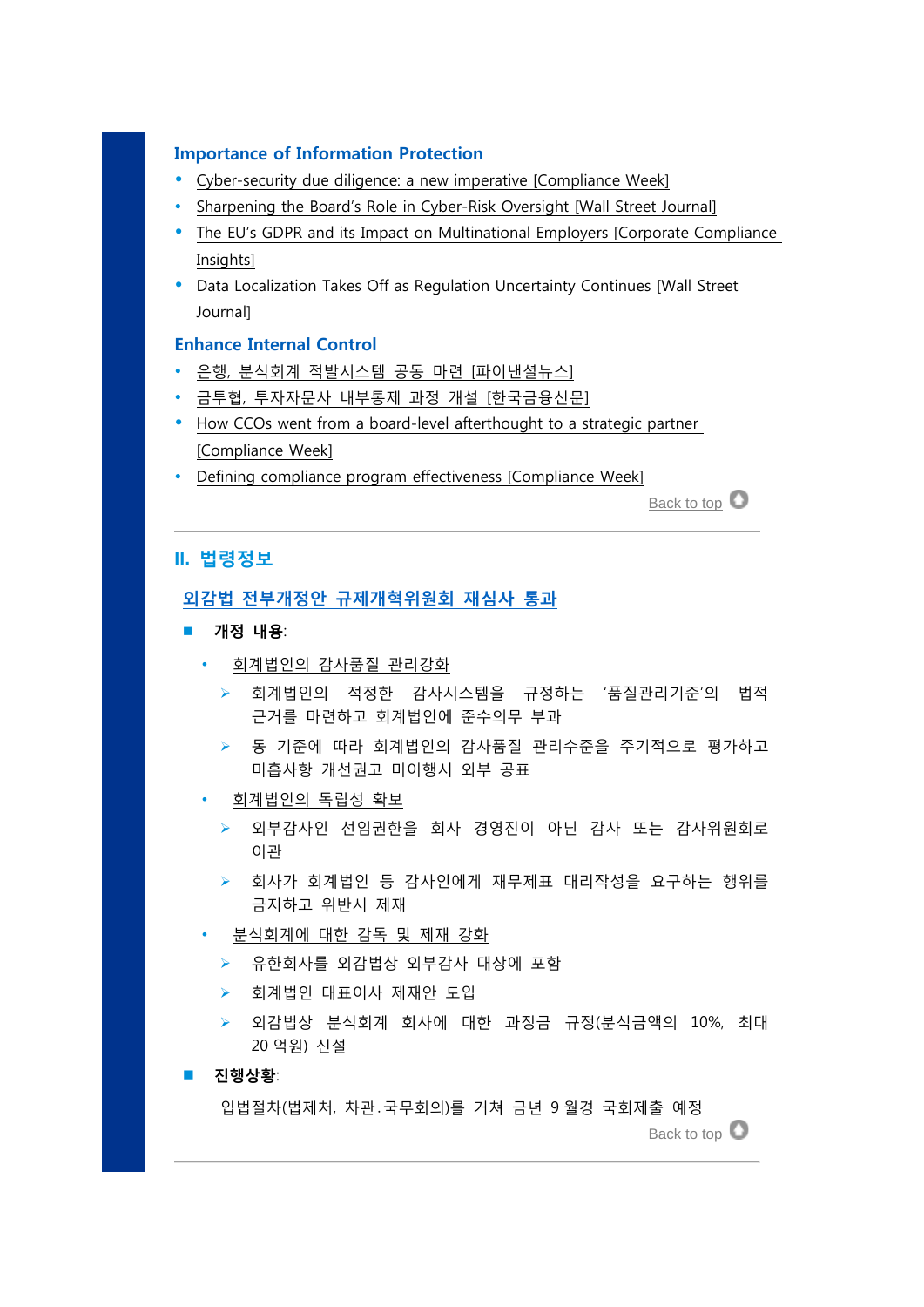## <span id="page-2-0"></span>**III. 해외동향**

## **Global News Briefs**



국내 감사/감사위원이 참고 할 수 있는 해외 관련 동향을 요약하고 관련한 코멘트를 제공합니다.

Contents

- 1. 사이버 보안의 중요성에 대한 인식 확산
- 2. SEC, 내부고발자에게 상금 187 억 원 수여
- 3. SEC 상장기업의 COSO 2013 도입상황
- 4. 美 CEO 의 보수에 관한 논의
- 5. Viacom 의 지배주주-이사회 간 경영권 분쟁
- 6. 브렉시트 최종 확정

[Back to top](#page-0-1)  $\bullet$ 

## <span id="page-2-1"></span>**IV. KPMG ACI**

## **Building a great board (UK ACI)**

<span id="page-2-2"></span>

이사회의 역할은 확대되고 있고, 이사회에 대한 투자자 및 규제당국의 감독 및 관여 수준은 높아지고 있습니다. 이러한 상황에서, 적절하게 이사회를 구성하고 경영권 승계계획을 마련하는 것은 기업이 미래를 대비하는 현명한 방식일 것입니다. 이 과제들을 이사회가 달성하기 위해 필요한 성공요소와 이사들이 직면할 수 있는 어려움에는 어떤 것들이 있을까요?

[Back to top](#page-0-1)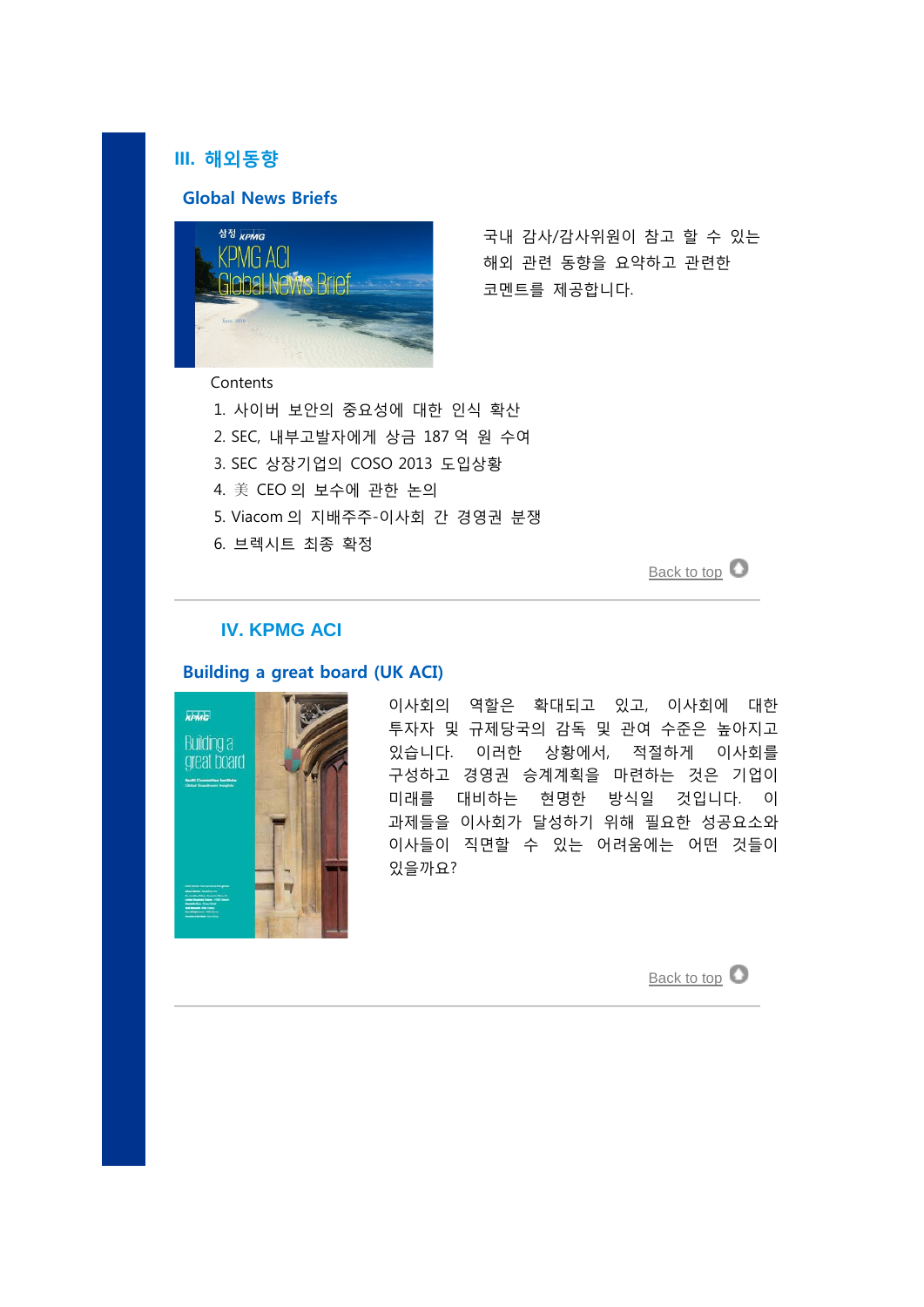## **V. 전문가 기고**

## **주주제안을 통한 감사 선임 동향**



최근 불거진 대규모 회계부정 사태는 국내 시장의 견제와 감시 기능에 대한 회의를 야기하였습니다. 이 때문인지 최근 국내 기업에서 주주제안을 통한 감사 선임 시도가 활발히 일어나고 있습니다. 그러나 회사는 주주로부터 추천 받은 감사 후보 경선에 소극적으로 대응하거나, 방어를 위해 주주제안이 통과하기 어려운 감사위원회 제도를 도입하곤 합니다. 본고는 감사 선임 목적의 주주제안 동향을 파악하고 그 결과를 정리하였으며, 또한 회사가 감사 선임 목적의 주주제안을 방어하기 위해 감사위원회 제도를 신설한 경우, 신설된 위원회가 내실 있게 운영되고 있는지를 나름의 기준에 따라 조사하고, 그 결과를 수치화해 보았습니다.

[출처] 삼정 KPMG ACI

#### **Shareholders Working to Narrow the Pay Gap at Major Tech Companies**



<span id="page-3-0"></span>

격차(Gender Pay Gap)를 줄이기 위한 사내 정책 및 감소 목표치를 공시할 것을 요구하는 주주제안이 발의되었습니다. 올해는 Alphabet 과 Facebook 의 주주총회에서도 유사한 주주제안이 나왔습니다. 비록 동 주주제안들이 과반수의 찬성을 얻지는 못하였지만, 임금 성 평등을 추구하는 트렌드가 미국 기업 주주들 사이에서 확산되고 있습니다.

[출처] Glass Lewis

[Back to top](#page-0-1)  $\bullet$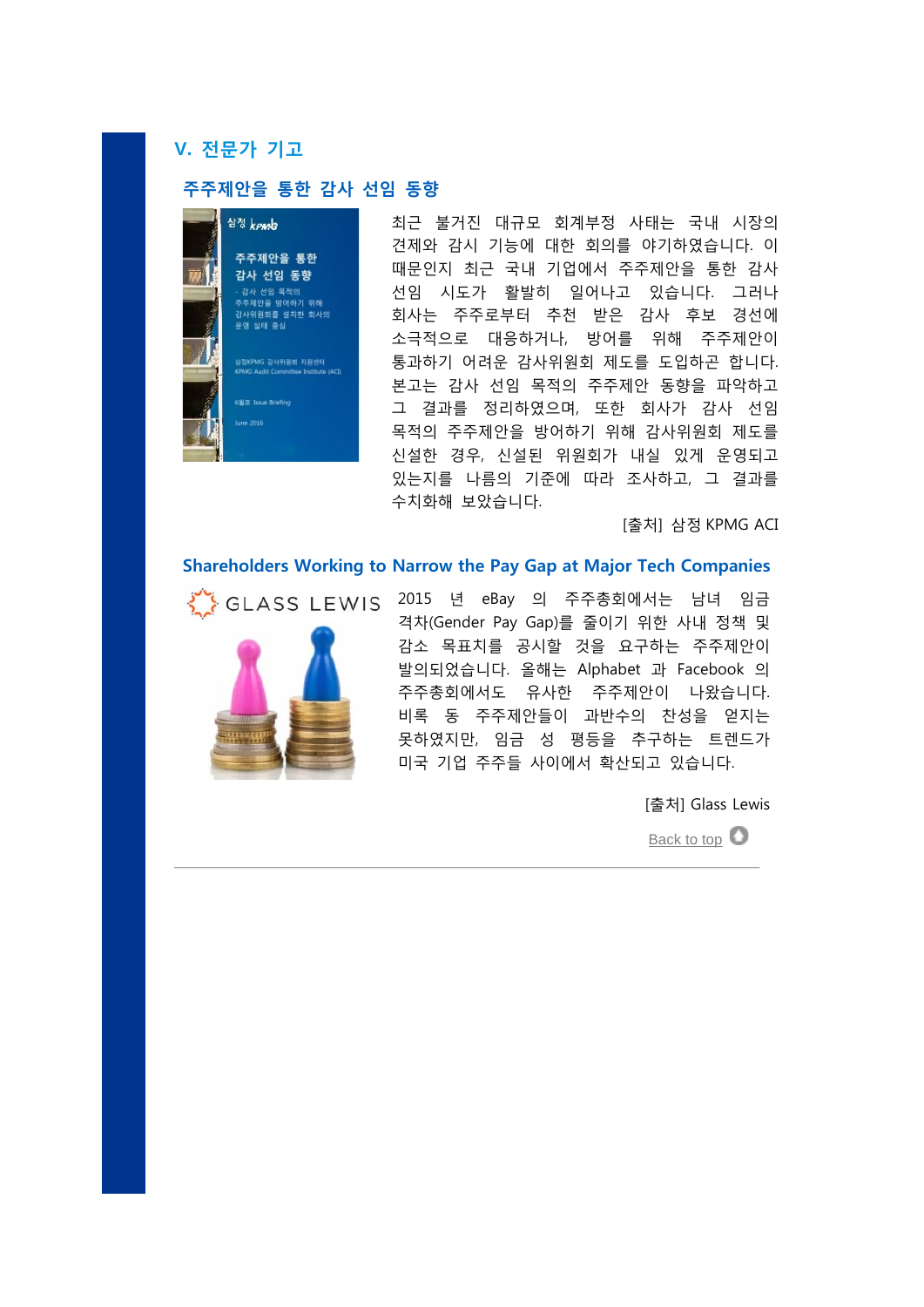## **VI. 이벤트**

## **2016 삼정 [KPMG](http://www.hmcok.co.kr/business/gamsa_Program.asp?CODE=CD500) 기업활력제고법(원샷법) 세미나**

- **일 시:** 2016 년 7 월 14 일 (목) 14:00 ~ 16:30
- **장 소:** 서울시 중구 을지로 30 (소공동 1), 롯데호텔서울 3 층 사파이어볼룸

|  | Register / |  |
|--|------------|--|
|  |            |  |

**내 용:**

| ыı<br>ਠ∙           |                           |                       |
|--------------------|---------------------------|-----------------------|
| <b>Time</b>        | <b>Agenda</b>             | <b>Speaker</b>        |
| $13:45 \sim 14:00$ | 등록 및 입장                   |                       |
| $14:00 \sim 14:05$ | 환영사                       | 김교태 CEO<br>(삼정 KPMG)  |
| $14:05 \sim 14:35$ | 원샷법 주요 내용 해설              | 허정수 팀장<br>(산업통상자원부)   |
| $14:35 \sim 15:05$ | 사업재편계획서 작성 실무 요령          | 이재혁 박사<br>(한국상장회사협의회) |
| $15:05 \sim 15:20$ | Coffee Break              |                       |
| $15:20 \sim 15:40$ | 해외사업재편 성공사례와 우리 기업의<br>기회 | 이재현 전무<br>(삼정 KPMG)   |
| $15:40 \sim 16:10$ | 원샷법 도입에 따른 세제지원정책<br>분석   | 김정 상무<br>(삼정 KPMG)    |
| $16:10 \sim 16:30$ | 사업재편 주요절차와 준비사항           | 윤창규 상무<br>(삼정 KPMG)   |
| 16:30              | 맺음말                       |                       |

(\*) 시간 및 주제 등은 일부 변경 될 수 있습니다.

- **참가비** 무료 (설명자료 제공)
- **참가신청** 상단 Register 버튼을 통해 참가신청
- **담당자** 한혁 부장 (02-2112-7598, [hyukhan@kr.kpmg.com\)](mailto:hyukhan@kr.kpmg.com) 이인아 과장 (02-2112-0568, [inahlee@kr.kpmg.com\)](mailto:inahlee@kr.kpmg.com)
- **찾아오시는 길** 서울시 중구 을지로 30(소공동 1) 롯데호텔 3 층 사파이어 볼룸

- 교통편 : 지하철 2 호선 (을지로입구역 8 번 출구)

- 주차 : 롯데호텔 주차 가능